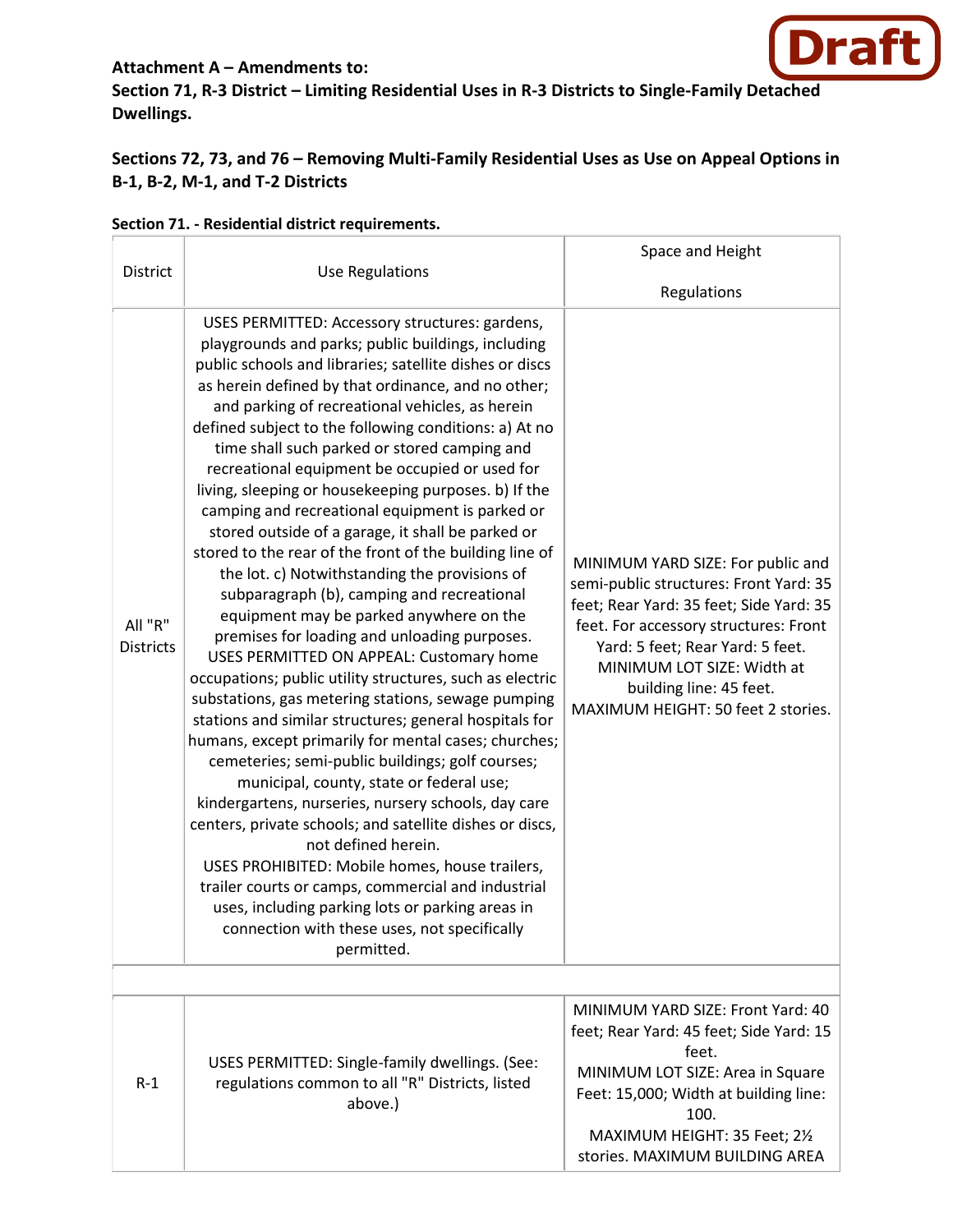|         |                                                                                                                                                                                                                                           | PERCENT:25% OFF STREET PARKING<br>CAR SPACES: One.                                                                                                                                                                                                                                                                                                                                                                                                                               |
|---------|-------------------------------------------------------------------------------------------------------------------------------------------------------------------------------------------------------------------------------------------|----------------------------------------------------------------------------------------------------------------------------------------------------------------------------------------------------------------------------------------------------------------------------------------------------------------------------------------------------------------------------------------------------------------------------------------------------------------------------------|
|         |                                                                                                                                                                                                                                           |                                                                                                                                                                                                                                                                                                                                                                                                                                                                                  |
| $R-2$   | USES PERMITTED: Single-family dwellings. (See:<br>regulations common to all "R" Districts, listed<br>above.)                                                                                                                              | MINIMUM YARD SIZE: Front Yard: 35<br>feet; Rear Yard: 40 feet; Side Yard: 10<br>feet.<br>MINIMUM LOT SIZE: Area in Square<br>Feet: 10,500; Width at building line:<br>75 feet.<br>MAXIMUM HEIGHT: 35 feet; 21/2<br>stories.<br>MAXIMUM BUILDING AREA PERCENT:<br>25%<br>OFF STREET PARKING CAR SPACES:<br>One.                                                                                                                                                                   |
|         |                                                                                                                                                                                                                                           |                                                                                                                                                                                                                                                                                                                                                                                                                                                                                  |
| $R-3$   | USES PERMITTED: Single-family dwellings.<br>USES PERMITTED ON APPEAL: Duplexes and other<br>apartments, Clubs not conducted for profit; rooming<br>and boarding houses. (See: regulations common to<br>all "R" Districts, listed above.)  | MINIMUM YARD SIZE: Front Yard: 25<br>feet; Rear Yard: 30 feet; Side Yard: 8<br>feet one side; 6 feet the other side.<br>MINIMUM LOT SIZE: Area in Square<br>Feet: Single One or two-family<br>dwellings: 7,500; For each additional<br>family unit, add: 2,000. Width at<br>Building Line: Single One or two<br><b>family</b> dwellings 60 feet; For each<br>additional family unit, add: 6 feet.<br>MAXIMUM HEIGHT: 35 feet 3 stories.<br>MAXIMUM BUILDING AREA PERCENT:<br>35% |
|         |                                                                                                                                                                                                                                           |                                                                                                                                                                                                                                                                                                                                                                                                                                                                                  |
| $R - 4$ | USES PERMITTED: Dwellings and apartments for any<br>number of families.<br>USES PERMITTED ON APPEAL: Clubs, not conducted<br>for profit; rooming and boarding houses. (See:<br>regulations common to all "R" Districts, listed<br>above.) | MINIMUM YARD SIZE: Front Yard: 25<br>feet; Rear Yard: 30 feet; Side Yard: 8<br>feet on one side; 6 feet on the other<br>side.<br>MINIMUM LOT SIZE: Area in Square<br>Feet: One or two family dwellings<br>6,000; For each additional family unit,<br>add: 5 feet.<br>MAXIMUM HEIGHT: 35 feet; 3 stories.<br>MAXIMUM BUILDING AREA PERCENT:<br>40%                                                                                                                                |

Note "A": A carport, porte-cochere, porch or structure or part thereof as defined in Section 68 hereof, shall be considered as part of the main building and shall be subject to the setback and side yard requirements for the district in which it is located.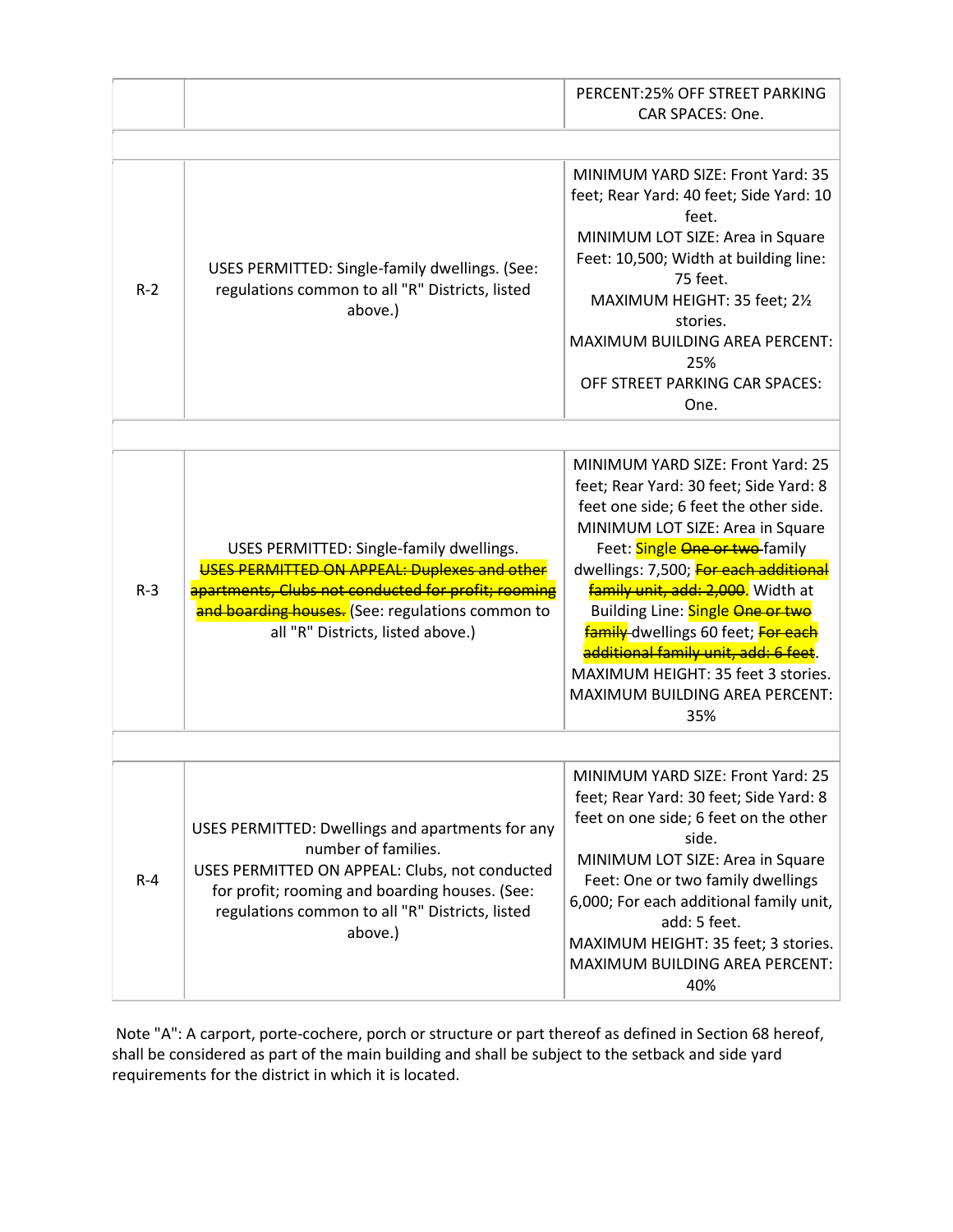## **Section 72. - Business district requirements.**

| <b>District</b>                          | <b>Use Regulations</b>                                                                                                                                                                                                                                                                                                                                                                                                                                                                                                                                                                                                                                                                                                                                                                                                                                                                                                                                                                                                                                                                                                                                                                                                                                                                                                                                                                                                                                                                                                                                                                                                                                                             | Space and Height<br>Regulations                                                                                                                                                                                                                                                                                                                                                                                                                                                                                                                                                                                                                                                      |
|------------------------------------------|------------------------------------------------------------------------------------------------------------------------------------------------------------------------------------------------------------------------------------------------------------------------------------------------------------------------------------------------------------------------------------------------------------------------------------------------------------------------------------------------------------------------------------------------------------------------------------------------------------------------------------------------------------------------------------------------------------------------------------------------------------------------------------------------------------------------------------------------------------------------------------------------------------------------------------------------------------------------------------------------------------------------------------------------------------------------------------------------------------------------------------------------------------------------------------------------------------------------------------------------------------------------------------------------------------------------------------------------------------------------------------------------------------------------------------------------------------------------------------------------------------------------------------------------------------------------------------------------------------------------------------------------------------------------------------|--------------------------------------------------------------------------------------------------------------------------------------------------------------------------------------------------------------------------------------------------------------------------------------------------------------------------------------------------------------------------------------------------------------------------------------------------------------------------------------------------------------------------------------------------------------------------------------------------------------------------------------------------------------------------------------|
| $B-1$<br>(Local<br>Shopping<br>District) | USES PERMITTED: Neighborhood retail<br>stores and markets, including the<br>following types of stores: food, general<br>merchandise; apparel, furniture;<br>household and hardware; radio and<br>television; drug and sundries; jewelry and<br>gifts; florist; sporting goods; pet shops and<br>similar types; and business recycling<br>facilities. Neighborhood services including<br>the following types: dry cleaning and<br>laundry pickup stations; barber and beauty<br>shops; shoe repair; offices, hotels, banks,<br>post offices, theaters and similar services.<br>USES PERMITTED ON APPEAL: Filling<br>stations where no major repair work is<br>done; restaurants; community recycling.<br>Any use permitted or permitted on appeal<br>in the <b>R-4 R-3</b> Residential District, and<br>subject to all district requirements of an R-<br>4 R-3 District as specified in Section 71,<br>hereof.<br>TEMPORARY STRUCTURE: Where such<br>structures shall be used for a period of not<br>to exceed 18 months prior to construction<br>of a permanent structure, which will<br>replace the temporary structure. The<br>owner must give evidence, satisfactory to<br>the Board of Zoning Adjustment, of such<br>owner's good faith and intent to construct<br>or have constructed, a permanent<br>structure. Under no circumstances shall<br>such structures be authorized as a<br>residence or habitation.<br>USES PROHIBITED: Major auto repair;<br>filling stations with gasoline storage above<br>the ground in excess of five hundred (500)<br>gallons; laundry and dry cleaning plants;<br>funeral homes, mobile homes, house<br>trailers, trailer courts or camps, | MINIMUM LOT SIZE: It is the intent of the<br>ordinance that lots of sufficient size be<br>used for any business or service use to<br>provide adequate parking and loading<br>space in addition to the space required for<br>the other operations of the business or<br>service.<br>MINIMUM YARD SIZE: Front, 25 feet; rear,<br>20 feet; side, not specified, except on a lot<br>adjoining along its side lot line a lot which is<br>in a residential district, there shall be a side<br>yard not less than eight (8) feet wide.<br>MAXIMUM HEIGHT: 45 feet or 3 stories.<br>OFF-STREET PARKING AND UN LOADING:<br>Shall use required rear or side yard for<br>loading and unloading. |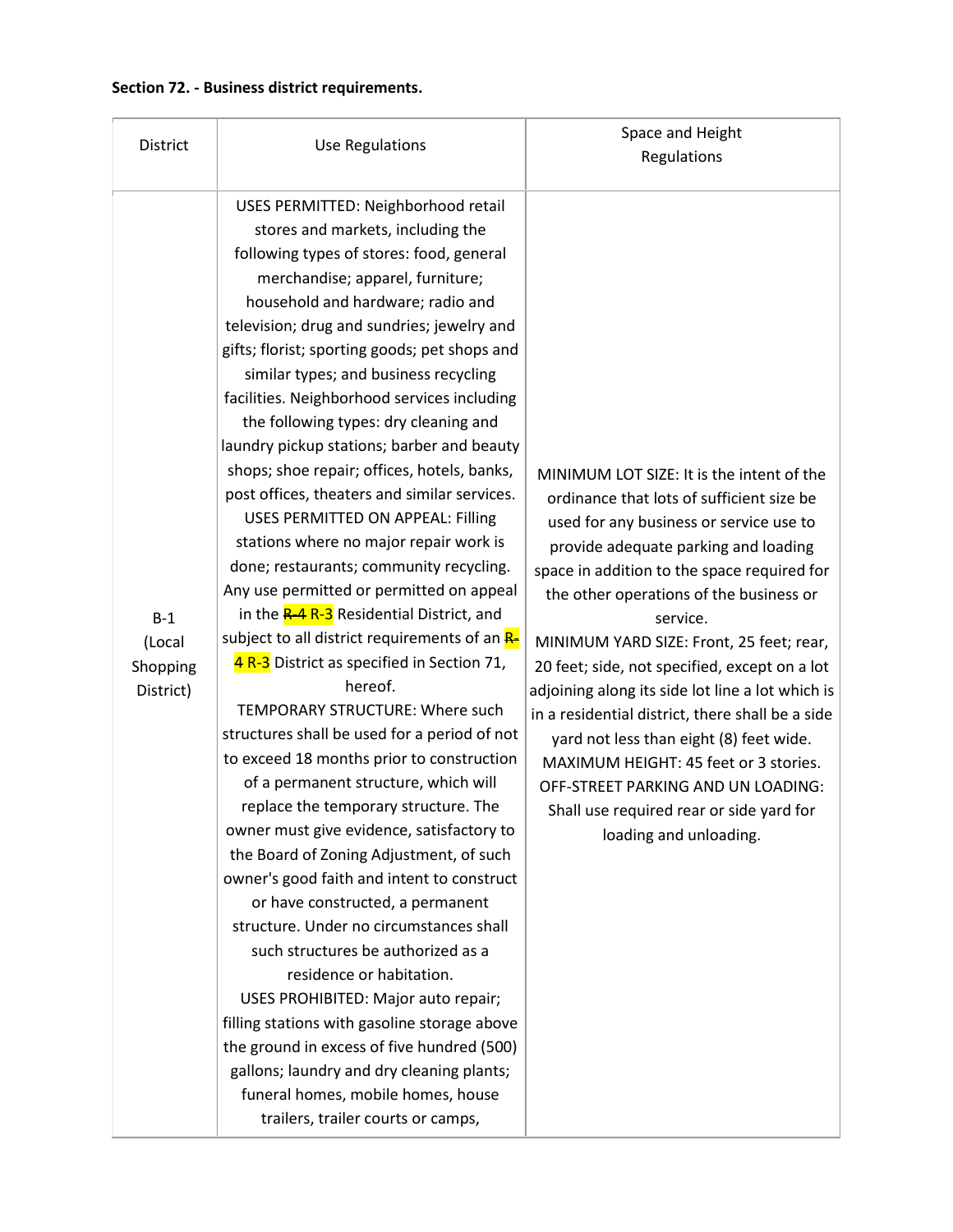manufacturing; any use prohibited in a B-2 Business District.

USES PERMITTED: Any retail or wholesale business or service not specifically restricted or prohibited. Major auto repair; funeral homes; places of amusement and assembly; business recycling facilities, community recycling facilities and community recycling receptacles; any use permitted in a B-1 Local Shopping District. USES PERMITTED ON APPEAL: Animal clinics, hospitals or kennels, dry cleaners and laundries. Manufacturing incidental to a retail business where articles are sold at retail on the premises, not specifically prohibited herein. Any use permitted or permitted on appeal in the **R-4 R-3** Residential District, and subject to all district requirements of an **R-4 R-3** District as specified in Section 71, hereof. TEMPORARY STRUCTURE: Where such structures shall be used for a period of not to exceed 18 months prior to construction of a permanent structure, which will replace the temporary structure. The owner must give evidence, satisfactory to the Board of Zoning Adjustment, of such owner's good faith and intent to construct or have constructed, a permanent structure. Under no circumstances shall such structures be authorized as a residence or habitation. USES PROHIBITED: Stockyard; live animal or poultry sales; coal yard; lumber yard or

mill; auto wrecking; gasoline, oil or alcohol storage above the ground in excess of five hundred (500) gallons; grist or flour mill; ice plant; junk, scrap paper, rag storage or baling; stone or monument works; mobile

MINIMUM LOT SIZE: It is the intent of the ordinance that lots of sufficient size be used for any business or service use to provide adequate parking and loading space in addition to the space required for the other operations of the business or service.

MINIMUM YARD SIZE: None specified. MAXIMUM HEIGHT: 65 feet or 5 stories. OFF-STREET LOADING AND UNLOADING: Shall provide space for loading and unloading for structures hereafter erected or altered when same is on lot adjoining a public or private alley.

B-2 (General Business)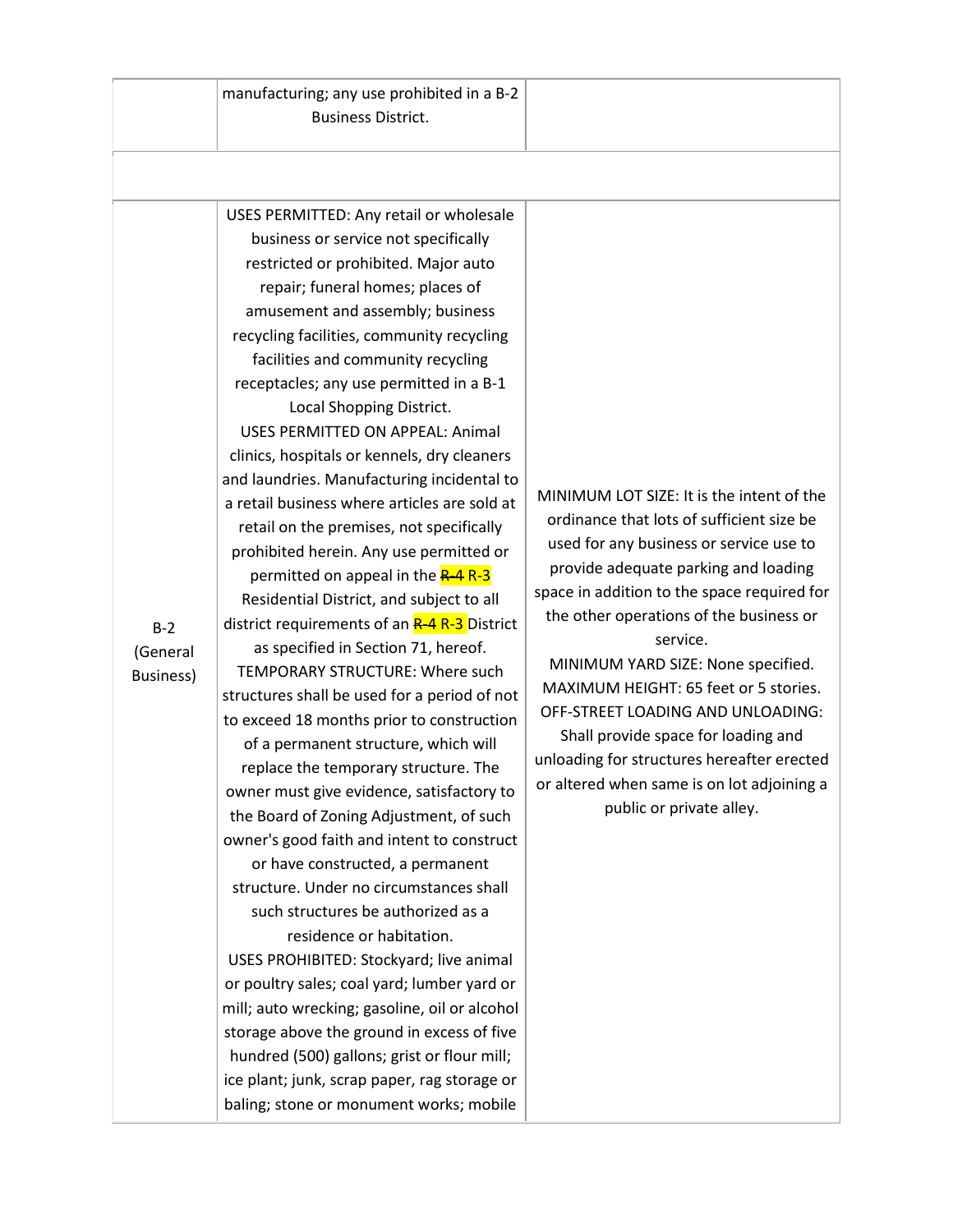| homes, house trailers, trailer courts or |
|------------------------------------------|
| camps.                                   |

USES PERMITTED: Any community type re tail stores and markets including the following types of retail business: supermarkets, general merchandise, apparel, furniture, household and hardware, radio and television, drug and sundries, jewelry and gifts, florist, sporting goods, pet shops, banks, theaters, dry cleaning and laundry pickup stations, barber and beauty shops, shoe repair, delicatessen and variety (5 and 10), business recycling facilities. Must have access to major artery. The plat and/or plan of the proposed subdivision shall have the approval of the Planning Commission and be filed for record before any commercial structures are built in these proposed districts. USES PERMITTED ON APPEAL: Community recycling facilities and community recycling receptacles. TEMPORARY STRUCTURE: Where such structures shall be used for a period of not to exceed 18 months prior to construction of a permanent structure, which will replace the temporary structure. The owner must give evidence, satisfactory to the Board of Zoning Adjustment, of such owner's good faith and intent to construct or have constructed, a permanent structure. Under no circumstances shall such structures be authorized as a residence or habitation. USES PROHIBITED: Any use prohibited in the B-2 (General Business) District.

MINIMUM LOT SIZE: It is the intent of the ordinance that lots of sufficient size be used for any business or service use to provide adequate parking and loading space in addition to the space required for the other operations of the business or service. MINIMUM YARD SIZE: At least 35 feet from all property lines. MAXIMUM HEIGHT: 35 feet or 2 stories. MAXIMUM BUILDING AREA: 20% of total lot area.

B-3 (Community Shopping)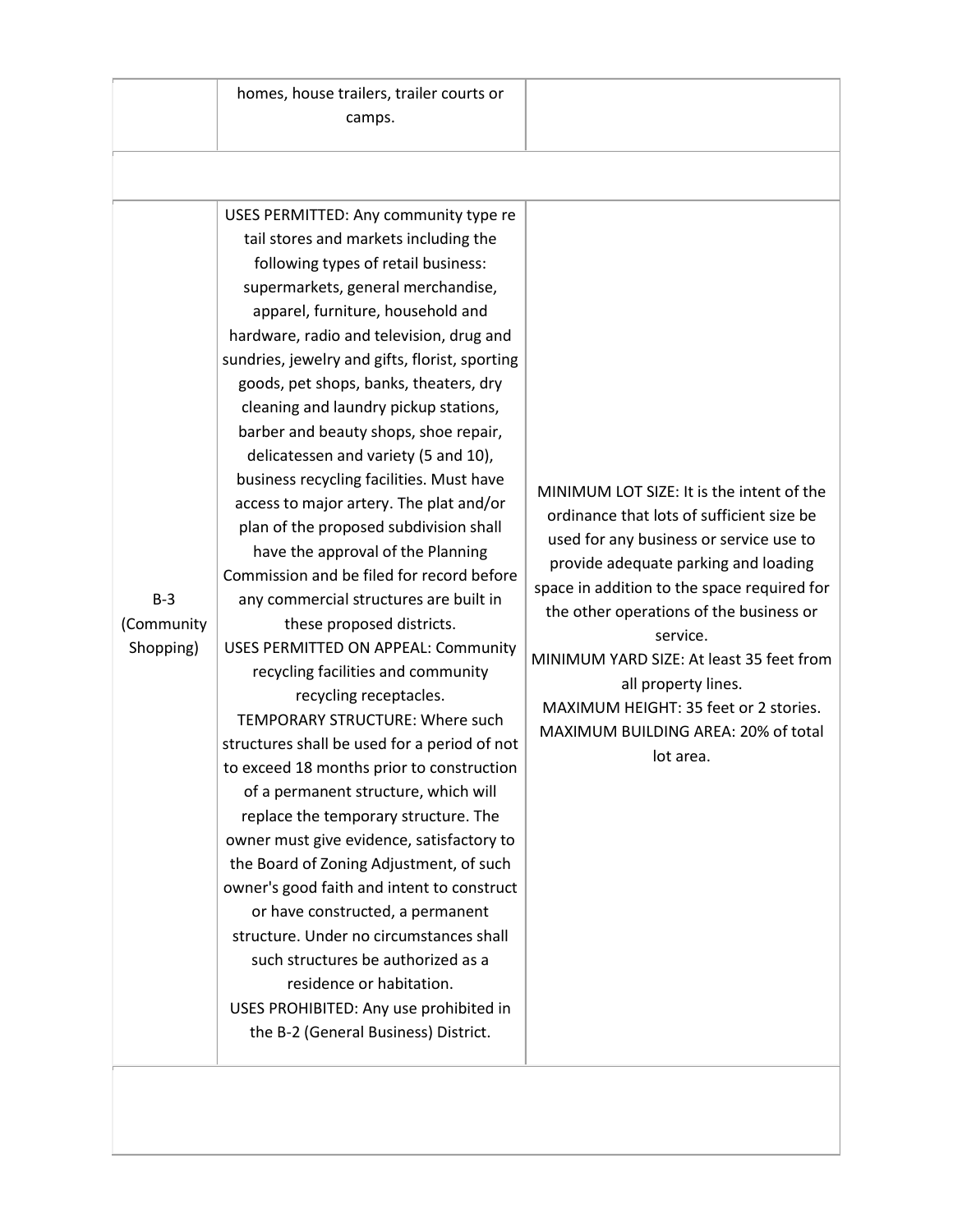USES PERMITTED: Filling and service stations; automobile repair; truck stops; eating establishments; convenience stores; automobile, boat, mobile home, and heavy equipment sales; automobile parts stores; hotels and motels; gift and souvenir shops; recycling facilities and offsite signs.

USES PERMITTED ON APPEAL: Motor freight terminals and express companies; shopping centers built to the standards of District B-3; individual stores and offices as allowed in District B-1, funeral homes which are adequately buffered for other uses, and single-family housing, community recycling facilities and community recycling receptacles. All uses on appeal must be accompanied by a site plan which must be approved by the board of zoning adjustment. Such approved site plan may not be modified or changed without the permission of the board of zoning adjustment. USES PROHIBITED: All uses prohibited in both Districts B-1 and B-2.

MINIMUM SETBACKS AND YARD SIZES: Front—Fifty (50) feet, unless the publicly owned right-of-way upon which the property fronts and from which at least one entrance is available [and] is greater than one hundred twenty (120) feet, in which case, twenty-five (25) feet shall be required. (Greater setbacks can be required

as part of subdivision review; See subdivision regulations, Appendix B.) If the highway right-of-way is two hundred (200) feet or greater, the front setback may be reduced to zero (0) feet. Rear—Twenty (20)

feet. Sides—Twenty (20) feet. MINIMUM LOT SIZE: Minimum Area— Twenty thousand (20,000) square feet. Lots or areas leased or sold for off-site signs, of lesser area may be allowed provided that

the deed or lease for such property restricts the use of the land to signs only.

All sign lots shall have the smallest dimension greater than or equal to twice the height of the sign. Minimum Width at Building Line—One hundred (100) feet. Maximum Lot Coverage—Fifty (50) percent. MAXIMUM HEIGHT: Seventy-five (75) feet

or five (5) stories; whichever is less. MAXIMUM SIGN HEIGHT: Fifty (50) feet (greater heights may be approved by the board of zoning adjustment where, in the board's judgment, such additional height is

required by topographic conditions). PARKING REQUIREMENTS: All parking areas shall be paved with an impervious surface approved by the city's engineer; the number of required spaces to be as provided in Article 1.

B-4 (Highway Commercial)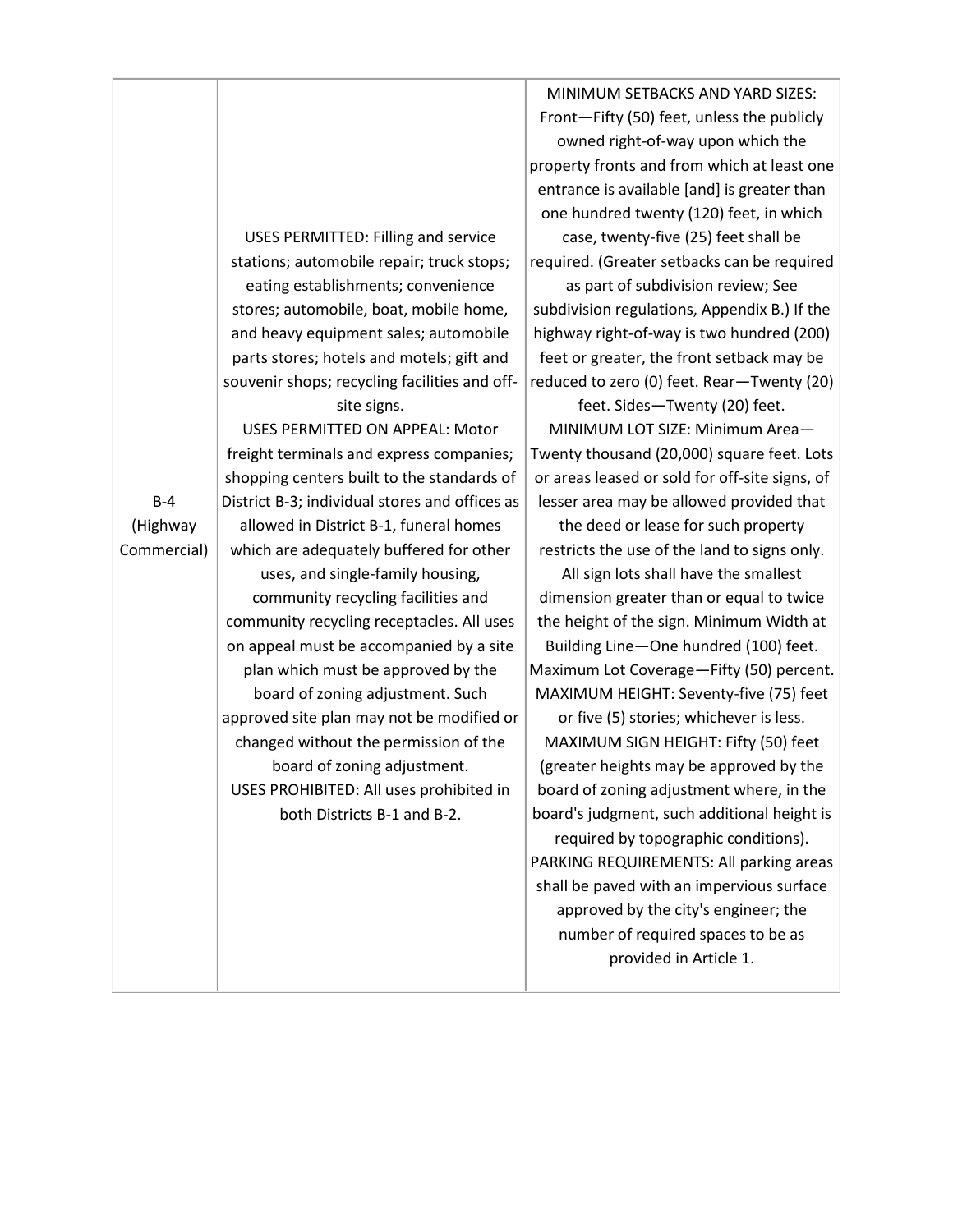|                              |                                                                                                                                                                                                                                                                                                                                                                                                                                                                                                                                                                                                                                                                                                                                                                                                                                                                                                                                                                                                                                                                                                                                                                                                                                                                                                                                                                                                                                                                                                                                                                                                                                                                                                                                                                                                          | Space and Height                                                                                                                                                                                                                                                                                                                                                                                                                                                                                                                                                                                                                                                                                                                                                                                                                                                                                                                                                                                                                                                                                                                                                                                                                                                                                        |
|------------------------------|----------------------------------------------------------------------------------------------------------------------------------------------------------------------------------------------------------------------------------------------------------------------------------------------------------------------------------------------------------------------------------------------------------------------------------------------------------------------------------------------------------------------------------------------------------------------------------------------------------------------------------------------------------------------------------------------------------------------------------------------------------------------------------------------------------------------------------------------------------------------------------------------------------------------------------------------------------------------------------------------------------------------------------------------------------------------------------------------------------------------------------------------------------------------------------------------------------------------------------------------------------------------------------------------------------------------------------------------------------------------------------------------------------------------------------------------------------------------------------------------------------------------------------------------------------------------------------------------------------------------------------------------------------------------------------------------------------------------------------------------------------------------------------------------------------|---------------------------------------------------------------------------------------------------------------------------------------------------------------------------------------------------------------------------------------------------------------------------------------------------------------------------------------------------------------------------------------------------------------------------------------------------------------------------------------------------------------------------------------------------------------------------------------------------------------------------------------------------------------------------------------------------------------------------------------------------------------------------------------------------------------------------------------------------------------------------------------------------------------------------------------------------------------------------------------------------------------------------------------------------------------------------------------------------------------------------------------------------------------------------------------------------------------------------------------------------------------------------------------------------------|
| <b>District</b>              | <b>Use Regulations</b>                                                                                                                                                                                                                                                                                                                                                                                                                                                                                                                                                                                                                                                                                                                                                                                                                                                                                                                                                                                                                                                                                                                                                                                                                                                                                                                                                                                                                                                                                                                                                                                                                                                                                                                                                                                   | Regulations                                                                                                                                                                                                                                                                                                                                                                                                                                                                                                                                                                                                                                                                                                                                                                                                                                                                                                                                                                                                                                                                                                                                                                                                                                                                                             |
|                              |                                                                                                                                                                                                                                                                                                                                                                                                                                                                                                                                                                                                                                                                                                                                                                                                                                                                                                                                                                                                                                                                                                                                                                                                                                                                                                                                                                                                                                                                                                                                                                                                                                                                                                                                                                                                          |                                                                                                                                                                                                                                                                                                                                                                                                                                                                                                                                                                                                                                                                                                                                                                                                                                                                                                                                                                                                                                                                                                                                                                                                                                                                                                         |
| $M-1$<br>(Light<br>Industry) | USES PERMITTED: Light industrial operations<br>not obnoxious, offensive or detrimental to<br>neighboring property by reason of dust,<br>smoke, vibration, noise, odor, or effluents,<br>and including the following types of business<br>or industry: ice cream plants and creameries;<br>cold storage plants; ice plants; bottling and<br>central distribution plants; baking plants;<br>textile mills, dyeing plants; warehouses; dry<br>cleaners and laundries; trailer camps; and<br>similar types of industries or businesses. All<br>business, service and manufacturing uses<br>permitted in a B-2 Business District.<br>USES PERMITTED ON APPEAL: Any<br>manufacturing or business use not<br>specifically prohibited herein, including metal<br>fabrications. Any use permitted or permitted<br>on appeal in an <b>R-4, R-3</b> Residential District,<br>and subject to all district requirements of<br>said district as specified in Section 71 hereof.<br>TEMPORARY STRUCTURE: Where such<br>structures shall be used for a period of not to<br>exceed 18 months prior to construction of a<br>permanent structure, which will replace the<br>temporary structure. The owner must give<br>evidence, satisfactory to the Board of Zoning<br>Adjustment, of such owner's good faith and<br>intent to construct, or have constructed, a<br>permanent structure. Under no<br>circumstances shall such structures be<br>authorized as a residence or habitation.<br>USES PROHIBITED: Abattoir; slaughterhouse;<br>stockyard; bag cleaning; boiler and tank<br>works; central mixing plant for cement,<br>mortar, plater, or paving materials; curing,<br>tanning or storage of hides; distillation of<br>bones, coal, tar, or wood; fat rendering; forge<br>plant; gasoline storage aboveground in | MINIMUM LOT SIZE: It is the intent of the<br>ordinance that the lots of sufficient size be<br>used for any industrial service or business<br>use to provide adequate parking and loading<br>space in addition to the space required for<br>the other normal operations of the<br>enterprise.<br>MINIMUM YARD SIZE: Front Yard: None<br>specified, except where existing<br>establishments (other than residential) are<br>set back, any new structure shall be set back<br>not less than the average of the setbacks of<br>the existing establishments within one<br>hundred (100) feet each side thereof. Side<br>Yards: None specified, except a lot adjoining<br>along its side lot line another lot which is in<br>a residential district, there shall be a side<br>yard not less than eight (8) feed wide. Rear<br>Yard: None specified.<br>MAXIMUM HEIGHT: 50 feet or 4 stories.<br>OFF-STREET PARKING: Space necessary to<br>store accommodate the cars of all workers<br>in the industry or use. Also, space necessary<br>to store overnight all vehicles incidental to<br>the operation of the industry or use.<br>OFF-STREET LOADING AND UNLOADING:<br>Shall provide adequate space for loading or<br>unloading all vehicles or trucks incidental to<br>the operation of the industry or use. |
|                              | excess of five hundred (500) gallons;                                                                                                                                                                                                                                                                                                                                                                                                                                                                                                                                                                                                                                                                                                                                                                                                                                                                                                                                                                                                                                                                                                                                                                                                                                                                                                                                                                                                                                                                                                                                                                                                                                                                                                                                                                    |                                                                                                                                                                                                                                                                                                                                                                                                                                                                                                                                                                                                                                                                                                                                                                                                                                                                                                                                                                                                                                                                                                                                                                                                                                                                                                         |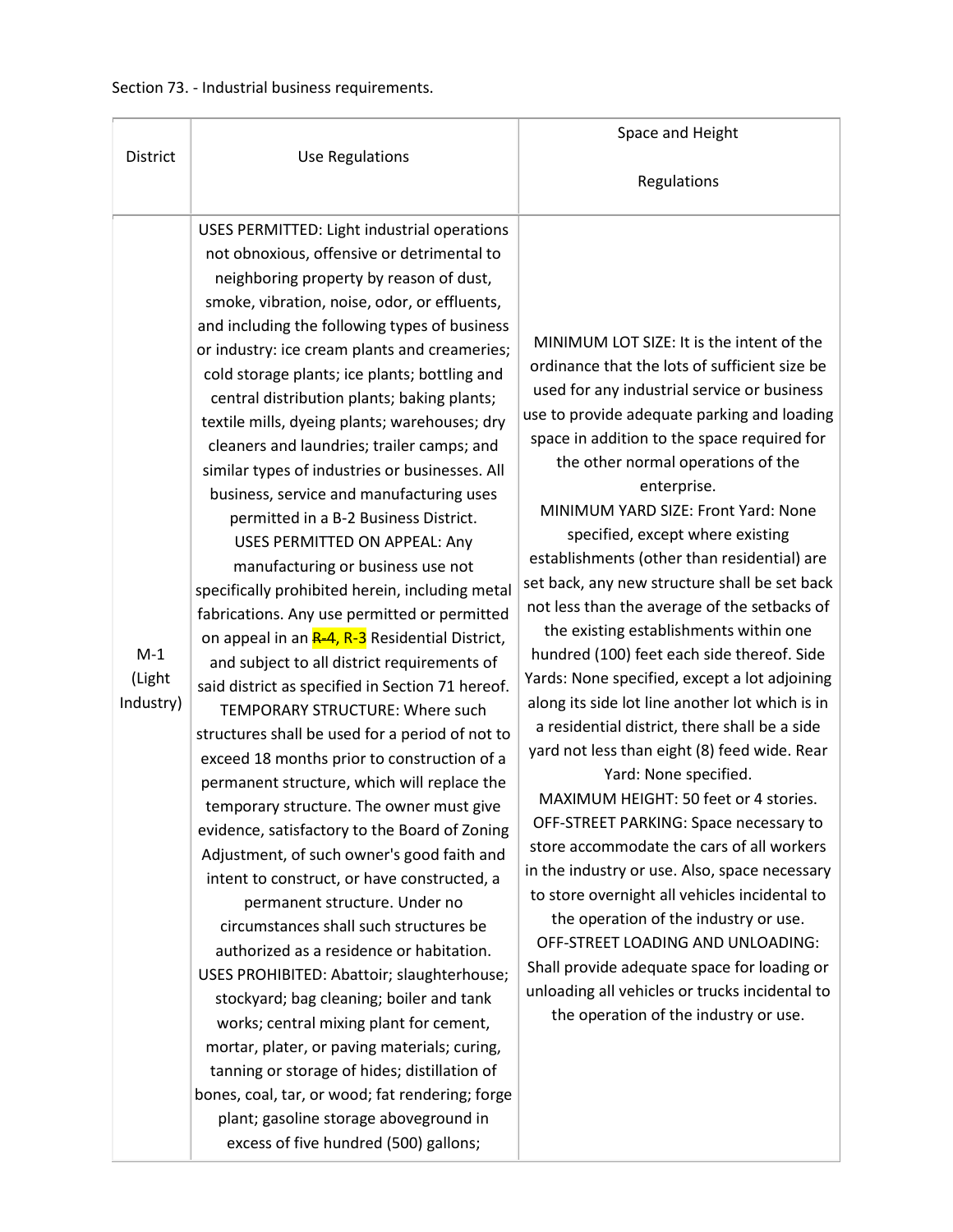|                                | manufacture of acetylene, acid, alcohol,<br>ammonia, bleaching powder, brick, pottery,<br>terra cotta or tile, concrete blocks, candles,<br>disinfectants, dye-stuffs, fertilizers,<br>illuminating or heating gas including storage<br>of same; paint, turpentine, varnish, soap, and<br>tar products; wool pulling or scouring;<br>junkyards; cotton waste reclaiming; and<br>similar types of plants or operations.                                                                                                                                                                                                                                                                                                                                                                                                                                                                                                                                                                                                                                                                                                                                                                                 |                                                                                                                                                                                                                         |
|--------------------------------|--------------------------------------------------------------------------------------------------------------------------------------------------------------------------------------------------------------------------------------------------------------------------------------------------------------------------------------------------------------------------------------------------------------------------------------------------------------------------------------------------------------------------------------------------------------------------------------------------------------------------------------------------------------------------------------------------------------------------------------------------------------------------------------------------------------------------------------------------------------------------------------------------------------------------------------------------------------------------------------------------------------------------------------------------------------------------------------------------------------------------------------------------------------------------------------------------------|-------------------------------------------------------------------------------------------------------------------------------------------------------------------------------------------------------------------------|
| $M-2$<br>(General<br>Industry) | USES PERMITTED: Any industrial, service or<br>commercial use, except those which in the<br>opinion of the Building Inspector would cause<br>noise, smoke, gas, vibration, fumes, dust, or<br>other objectionable conditions, which would<br>affect a considerable portion of the city.<br>USES PERMITTED ON APPEAL: Any industrial,<br>service or commercial use, and subject to<br>such conditions and safeguards as the Board<br>of Zoning Adjustment may require to<br>preserve and protect any portions of the city<br>which otherwise could be adversely affected.<br>TEMPORARY STRUCTURE: Where such<br>structures shall be used for a period of not to<br>exceed 18 months prior to construction of a<br>permanent structure, which will replace the<br>temporary structure. The owner must give<br>evidence, satisfactory to the Board of Zoning<br>Adjustment, of such owner's good faith and<br>intent to construct or have constructed, a<br>permanent structure. Under no<br>circumstances shall such structures be<br>authorized as a residence or habitation.<br><b>USES PROHIBITED: Residences and</b><br>apartments, excepting quarters for a<br>watchman or custodian and his family. | MINIMUM LOT SIZE: Same as for M-1 Indus<br>trial District.<br>MINIMUM YARD SIZE: None specified.<br>MAXIMUM HEIGHT: 50 feet or 4 stories.<br>OFF-STREET LOADING AND UN LOADING:<br>Same as for M-1 Industrial District. |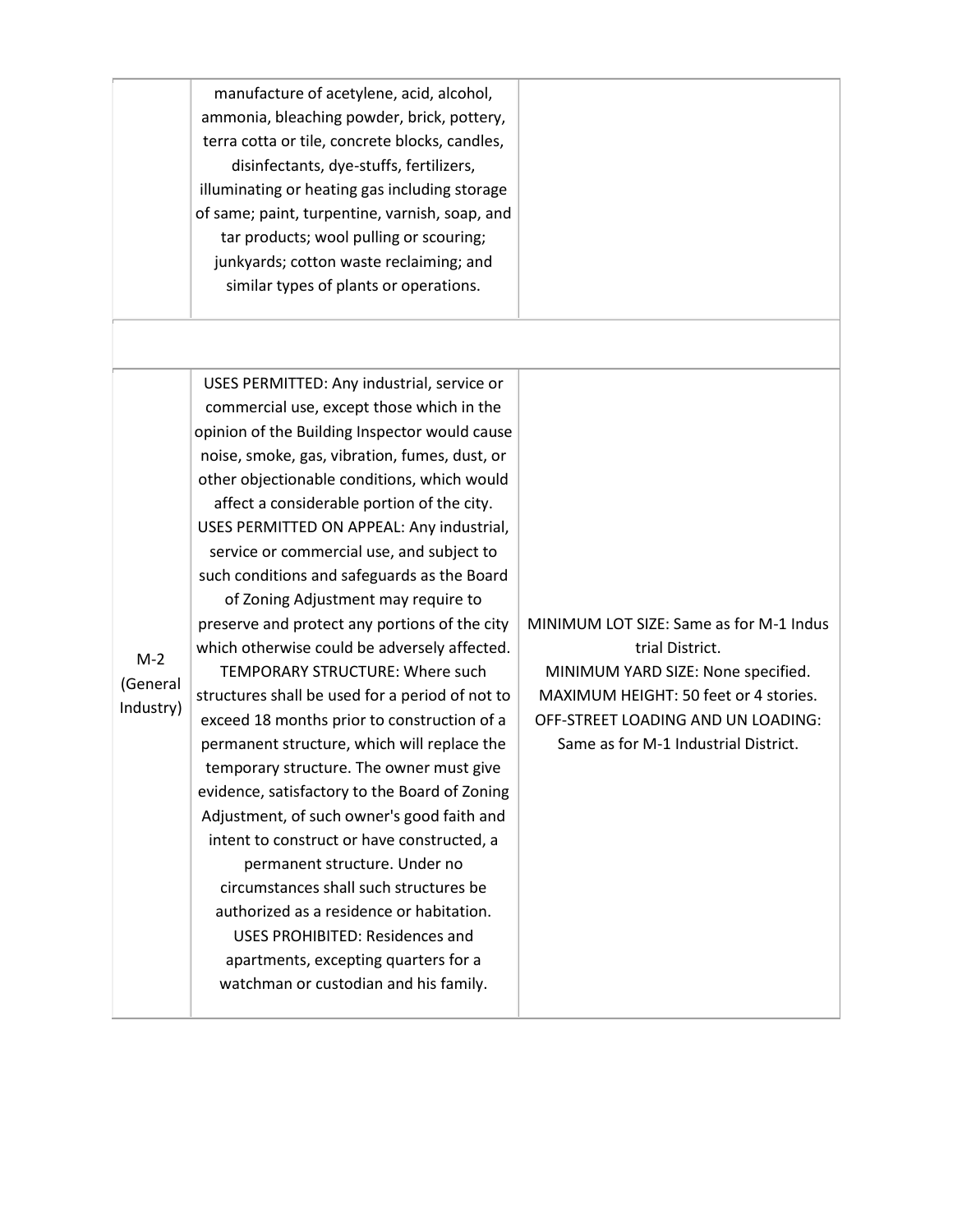Section 76. - Mobile home district requirements.

|                                                                                                               |                                                                                                                                                                                                                                                                                                                                                                                                                                                                                                                                   | Minimum Yard<br>Size                |      | Minimum Lot<br>Size                           |                          | Maximum<br>Height                             |    |              |                                               |                                           |                                                                                                                                                                                                                                 |
|---------------------------------------------------------------------------------------------------------------|-----------------------------------------------------------------------------------------------------------------------------------------------------------------------------------------------------------------------------------------------------------------------------------------------------------------------------------------------------------------------------------------------------------------------------------------------------------------------------------------------------------------------------------|-------------------------------------|------|-----------------------------------------------|--------------------------|-----------------------------------------------|----|--------------|-----------------------------------------------|-------------------------------------------|---------------------------------------------------------------------------------------------------------------------------------------------------------------------------------------------------------------------------------|
|                                                                                                               |                                                                                                                                                                                                                                                                                                                                                                                                                                                                                                                                   | Front   Rear<br>Yard<br>Feet   Feet | Yard | Side<br>Yard<br>Feet                          | Area<br>in<br>Sq.<br>Ft. | Width<br>Ft.<br>at<br><b>Building</b><br>Line |    | Feet Stories | Maximum<br><b>Building</b><br>Area<br>Percent | Off<br>Street<br>Parking<br>Car<br>Spaces | Permit                                                                                                                                                                                                                          |
| District                                                                                                      | Use<br>Regulations                                                                                                                                                                                                                                                                                                                                                                                                                                                                                                                | (See Note "A" below)                |      |                                               |                          |                                               |    |              |                                               |                                           |                                                                                                                                                                                                                                 |
| T-1 Mobile<br>Home<br>(Designed in<br>accordance<br>with City of<br>Prattville<br>Subdivision<br>Regulations) | <b>USES PERMITTED: Mobile home</b><br>for single-family dwelling,<br>accessory structures, additions.<br>(See Note "B" below.)<br><b>USES PERMITTED ON APPEAL:</b><br>Customary home occupations;<br>public utility structures, such as<br>electric substations, gas metering<br>stations, sewage pumping<br>stations and similar structures;<br>general hospitals for humans,<br>except primarily for mental cases;<br>churches; cemeteries; semipublic<br>buildings, golf courses; municipal,<br>county, state, or federal use; | 20                                  | 10   | 10<br>one<br>side, $6 6,500$<br>other<br>side |                          | 60                                            | 15 | $\mathbf{1}$ | 40                                            | 1                                         | No person shall<br>park or place a<br>mobile home on<br>any lot herein<br>provided without<br>first obtaining a<br>permit from the<br>City. The<br>minimum fee for<br>such permit shall<br>be twenty-five<br>dollars (\$25.00). |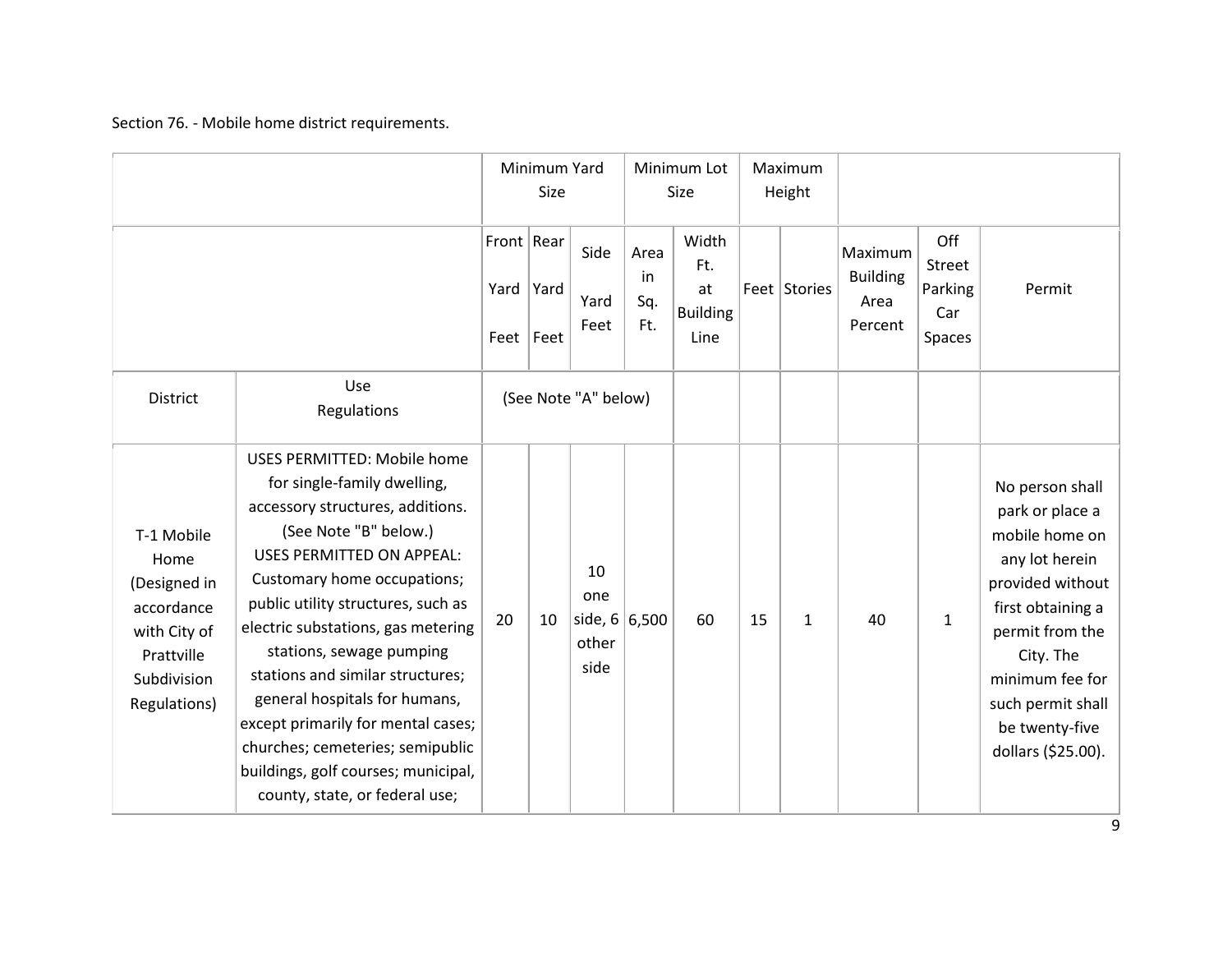|                                                                                                                                                                                                                                                                                   | kindergartens, nurseries, nursery<br>schools, day care centers, and<br>private schools.                                                                                                                                                                                                                                  |    |    |                  |       |             |    |   |    |                                                                                                                                                         |  |
|-----------------------------------------------------------------------------------------------------------------------------------------------------------------------------------------------------------------------------------------------------------------------------------|--------------------------------------------------------------------------------------------------------------------------------------------------------------------------------------------------------------------------------------------------------------------------------------------------------------------------|----|----|------------------|-------|-------------|----|---|----|---------------------------------------------------------------------------------------------------------------------------------------------------------|--|
|                                                                                                                                                                                                                                                                                   | <b>ACCESSORY STRUCTURES</b>                                                                                                                                                                                                                                                                                              |    | 5  | 5                |       |             |    |   |    |                                                                                                                                                         |  |
|                                                                                                                                                                                                                                                                                   | <b>USES PROHIBITED: Commercial</b><br>and industrial uses, including<br>parking lot or parking areas in<br>connection with these uses;<br>double parking or connection of<br>two or more mobile homes<br>except that two mobile homes<br>with totally identical exterior<br>finishes may be connected under<br>one roof. |    |    |                  |       |             |    |   |    |                                                                                                                                                         |  |
| NOTE "A": A carport, porte-cochere, porch or other structure or<br>part thereof as defined in Section 68 hereof, shall be considered<br>as a part of the main building and shall be subject to the setback<br>and side yard requirements for the district in which it is located. |                                                                                                                                                                                                                                                                                                                          |    |    |                  |       | Prattville. |    |   |    | NOTE "B": Additions and accessory structures shall<br>conform with the requirements of the Southern<br>Building Code Congress as adopted by the City of |  |
| T-2 Area for<br><b>Parking Mobile</b><br>Homes                                                                                                                                                                                                                                    | <b>USES PERMITTED: Permanent or</b><br>temporary parking for mobile<br>homes. Any use permitted or<br>permitted on appeal in the R-4 R-<br>3 residential district and<br>subjected to all district                                                                                                                       | 25 | 10 | Same<br>$as T-1$ | 7,500 | 60          | 15 | 1 | 40 | 1                                                                                                                                                       |  |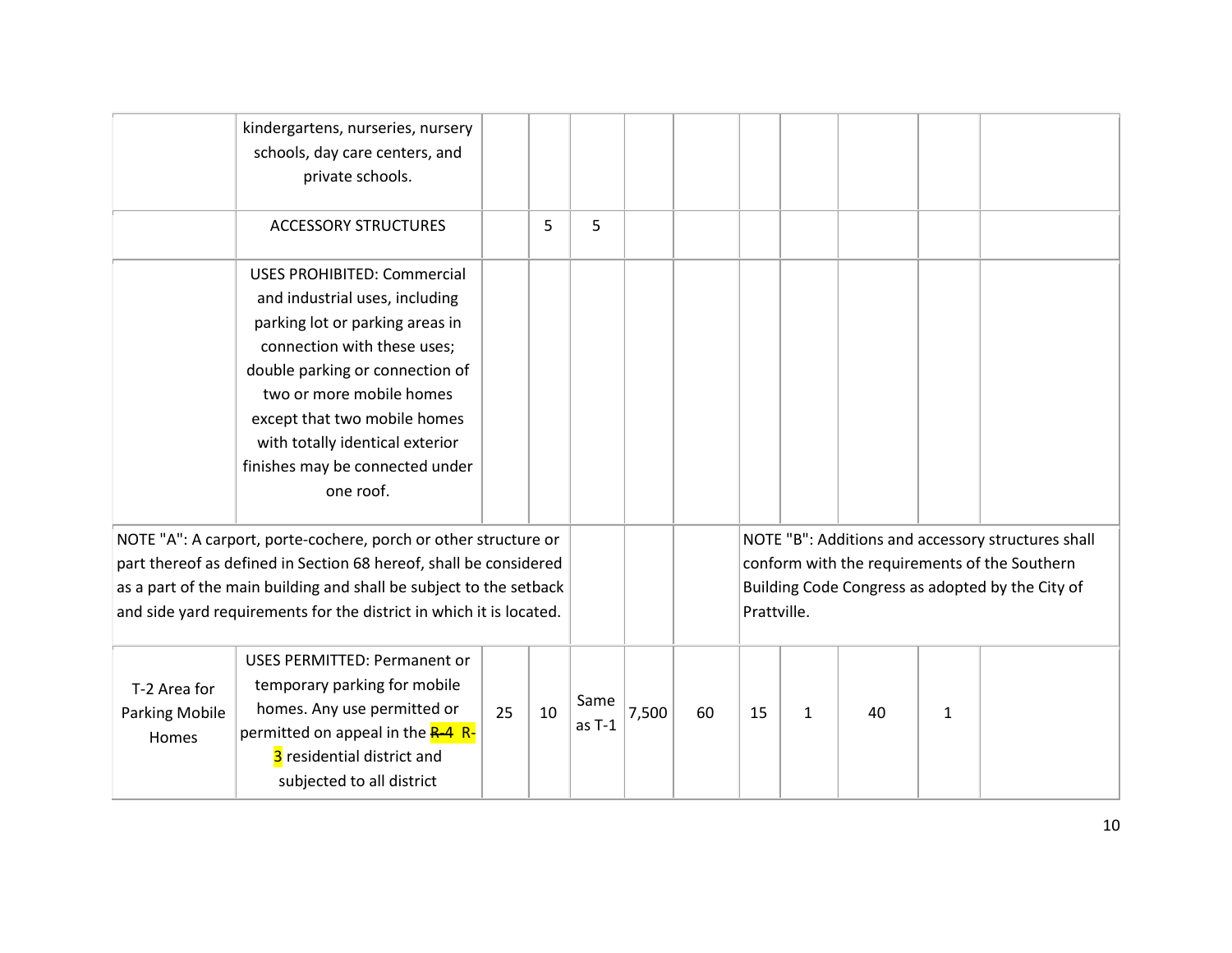|                                            | requirements of an R-4 district as<br>specified in Section 71 hereof.<br><b>USES PERMITTED ON APPEAL:</b><br>Same as T-1 district.                                                                                                                                                                                                                                                                                                                                               |    |    |   |       |    |    |              |    |   |  |
|--------------------------------------------|----------------------------------------------------------------------------------------------------------------------------------------------------------------------------------------------------------------------------------------------------------------------------------------------------------------------------------------------------------------------------------------------------------------------------------------------------------------------------------|----|----|---|-------|----|----|--------------|----|---|--|
|                                            | <b>ACCESSORY STRUCTURES</b>                                                                                                                                                                                                                                                                                                                                                                                                                                                      |    | 5  | 5 |       |    |    |              |    |   |  |
|                                            | USES PROHIBITED: Same as T-1<br>district                                                                                                                                                                                                                                                                                                                                                                                                                                         |    |    |   |       |    |    |              |    |   |  |
| T-3 Mobile<br><b>Home Park</b><br>(Rental) | <b>USES PERMITTED: Rental spaces</b><br>for parking mobile homes.                                                                                                                                                                                                                                                                                                                                                                                                                |    |    |   |       |    |    |              |    |   |  |
|                                            | MINIMUM REQUIREMENTS: The<br>lots for house trailers shall be<br>plainly staked off or marked. In<br>addition, at least 30 ft. roadway<br>shall be provided between each<br>block of lots. No two house<br>trailers shall be parked closer<br>than within 15 ft. of each other. A<br>sketch of the park site shall be<br>submitted to the Planning<br>Commission, and must have<br>approval by said Commission<br>before construction is begun.<br>Said sketch shall be drawn to | 20 | 10 |   | 3,150 | 35 | 15 | $\mathbf{1}$ | 30 | 1 |  |